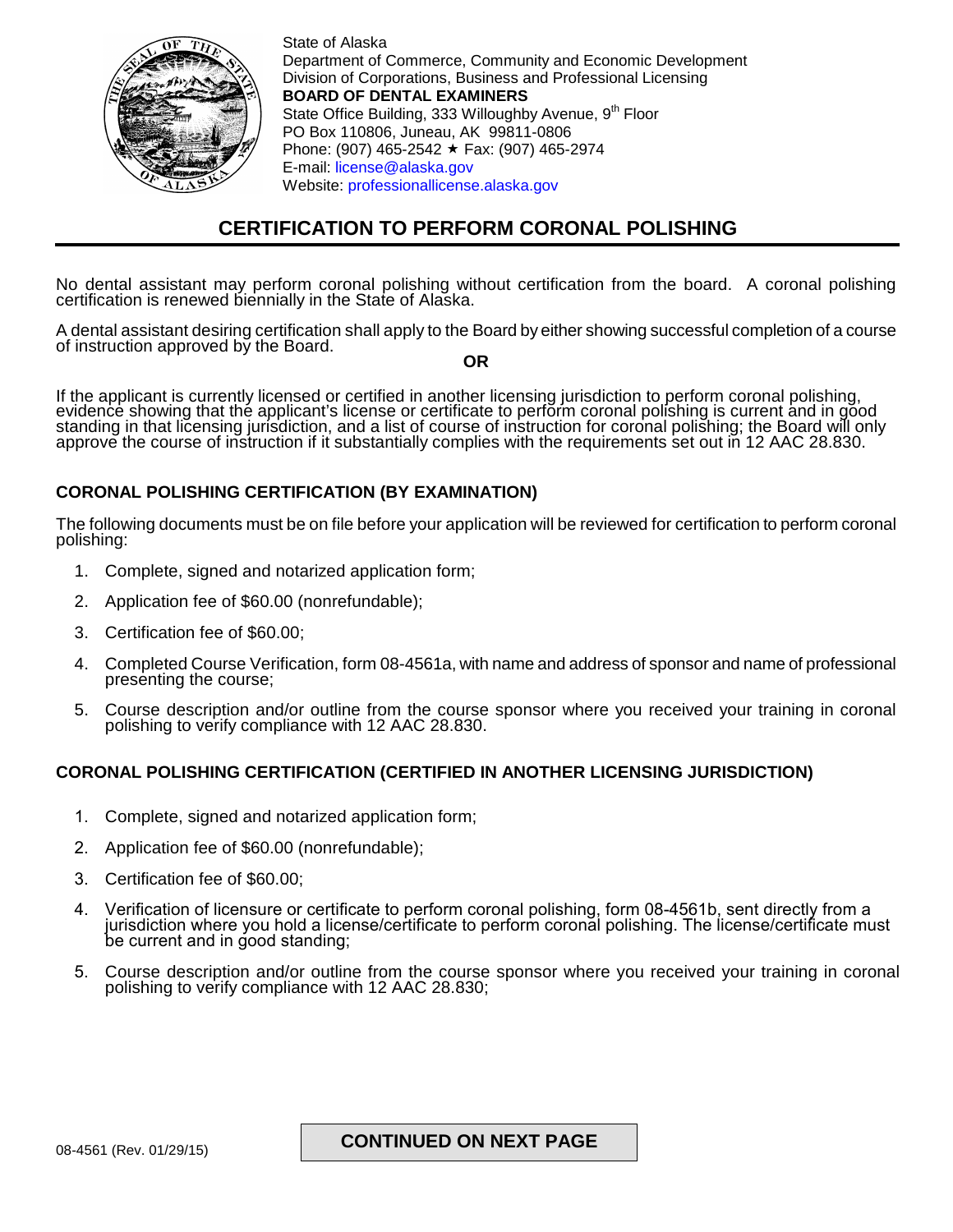## **GENERAL INFORMATION**

Make any checks or money orders payable to the State of Alaska.

### **APPLICATION REVIEW**

Applications will be processed according to the date received. You will be notified in writing as soon as your application has been reviewed.

Average processing time to complete the file is from four to six weeks.

Applications are processed as quickly as possible. Unnecessary telephone calls to our office delay processing. Because of privacy issues, telephone calls regarding the status of application **will be restricted to the applicant only.** If you are concerned about your application being received in our office, mail it "Certified – Return Receipt Requested." You will receive a delivery notice from the post office.

### **RENEWAL INFORMATION**

All certificates expire on February 28 of odd-numbered years, regardless of when issued, except certificates issued within 90 days of the expiration which are issued through the next biennium.

### **ADDRESS CHANGE**

In accordance with 12 AAC 02.900, a person must notify the division, in writing, of a change of address.

## **SOCIAL SECURITY NUMBERS**

AS 08.01.060 and 08.01.100 require that a U.S. Social Security Number be on file with the division before a professional license is issued or renewed for an individual. If you do not have a U.S. Social Security Number, please complete the Request for Exception from Social Security Number Requirement form located at: [professionallicense.alaska.gov](http://professionallicense.alaska.gov/) --- or contact the division for a copy of the form.

#### **PUBLIC INFORMATION**

Please be aware that all information on the initial application form will be available to the public, unless required to be kept confidential by state or federal law. Information about current licensees, including mailing addresses, is available on the division's website at [professionallicense.alaska.gov](http://professionallicense.alaska.gov/) under License Search.

### **PAYMENT OF CHILD SUPPORT AND STUDENT LOANS**

If the Alaska Child Support Enforcement Division has determined that you are in arrears on child support, or if the Alaska Commission on Postsecondary Education has determined you are in loan default, you may be issued a nonrenewable temporary license valid for 150 days. Contact Child Support Services at (907) 269-6900 or the Postsecondary Education office at (907) 465-2962 or 1-800-441-2962 to resolve payment issues.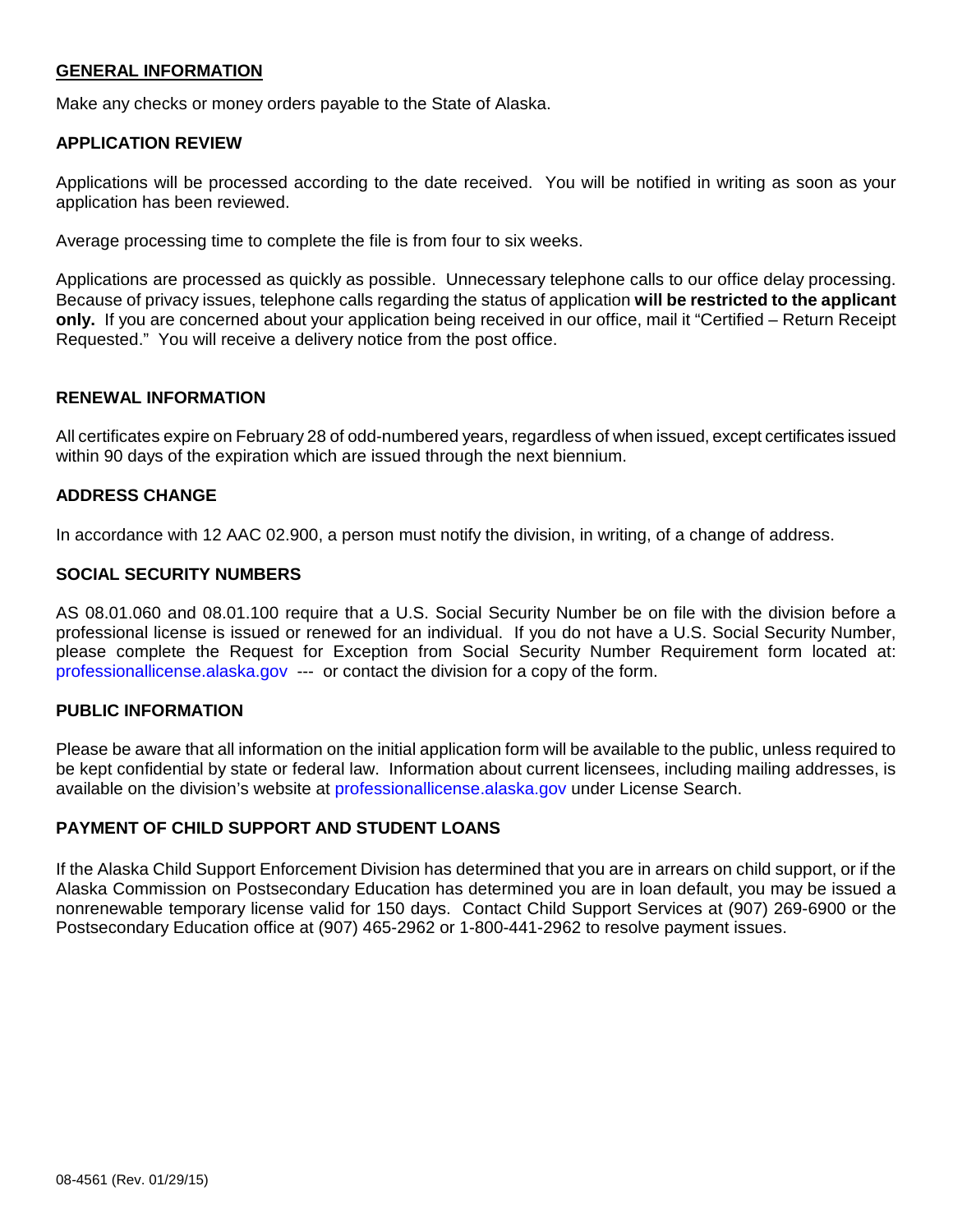

State of Alaska Department of Commerce, Community and Economic Development Division of Corporations, Business and Professional Licensing **BOARD OF DENTAL EXAMINERS** State Office Building, 333 Willoughby Avenue, 9<sup>th</sup> Floor PO Box 110806, Juneau, AK 99811-0806 Phone: (907) 465-2542 ★ Fax: (907) 465-2974 E-mail: license@alaska.gov Website: [professionallicense.alaska.gov](http://professionallicense.alaska.gov/) 

# **APPLICATION FOR CERTIFICATION TO PERFORM CORONAL POLISHING**

**NONREFUNDABLE APPLICATION FEE: \$60.00** Personal check or money order made payable to:

 **CERTIFICATION FEE: \$60.00 State of Alaska**

**WALL CERTIFICATE FEE (optional): \$20.00** 

I hereby apply for certification to perform coronal polishing in the State of Alaska, and submit the following statements, under oath, and herewith enclose the required documents and fees.

## **INSTRUCTIONS TO THE APPLICANT**

It is the responsibility of the applicant to ensure that all information requested in this application is received. Each question must be answered fully, truthfully, and accurately. Any omissions or inaccuracies are grounds for disapproval and rejection. AS 08.36.315 of the Dental Practice Act provides that knowingly cooperating in deceit, fraud, or intentional misrepresentation to obtain a license is cause for suspension, revocation, or annulment of licensure. If the space for any answer is insufficient, the applicant may complete his/her answer on another sheet signed by him/her and specifying the number of the question to which it relates.

## **Type or print all requested data.**

| Last                                                                                                                                                                                                                                 | First                                 |                         | M.I. |
|--------------------------------------------------------------------------------------------------------------------------------------------------------------------------------------------------------------------------------------|---------------------------------------|-------------------------|------|
|                                                                                                                                                                                                                                      |                                       |                         |      |
| 2. Mailing Address: Manual Manual Manual Manual Manual Manual Manual Manual Manual Manual Manual Manual Manual                                                                                                                       |                                       |                         |      |
| <u> 1989 - Johann Stoff, deutscher Stoff, der Stoff, der Stoff, der Stoff, der Stoff, der Stoff, der Stoff, der S</u>                                                                                                                |                                       | Zip Code: _____________ |      |
|                                                                                                                                                                                                                                      |                                       |                         |      |
|                                                                                                                                                                                                                                      |                                       | Zip Code: _____________ |      |
|                                                                                                                                                                                                                                      |                                       |                         |      |
| 5. Email Address: University of the Contract of the Contract of the Contract of the Contract of the Contract of the Contract of the Contract of the Contract of the Contract of the Contract of the Contract of the Contract o       |                                       |                         |      |
| 6. SSN.: $\frac{\text{[Required by AS 08.01.060(b)]}}{\text{[Required by AS 08.01.060(b)]}}$                                                                                                                                         | Date of Birth: Sex: Sex: Sex: Network |                         | Male |
|                                                                                                                                                                                                                                      |                                       |                         |      |
|                                                                                                                                                                                                                                      |                                       |                         |      |
| 8. List other states where you are currently licensed or certified to perform coronal polishing. Provide number                                                                                                                      |                                       |                         |      |
| and date of issuance: <u>example and contract and contract and contract and contract and contract and contract and contract and contract and contract and contract and contract and contract and contract and contract and contr</u> |                                       |                         |      |
|                                                                                                                                                                                                                                      |                                       |                         |      |

**DEN**

For Division Use Only

08-4561 (Rev. 01/29/15) **CONTINUED ON NEXT PAGE** Page 1 of 2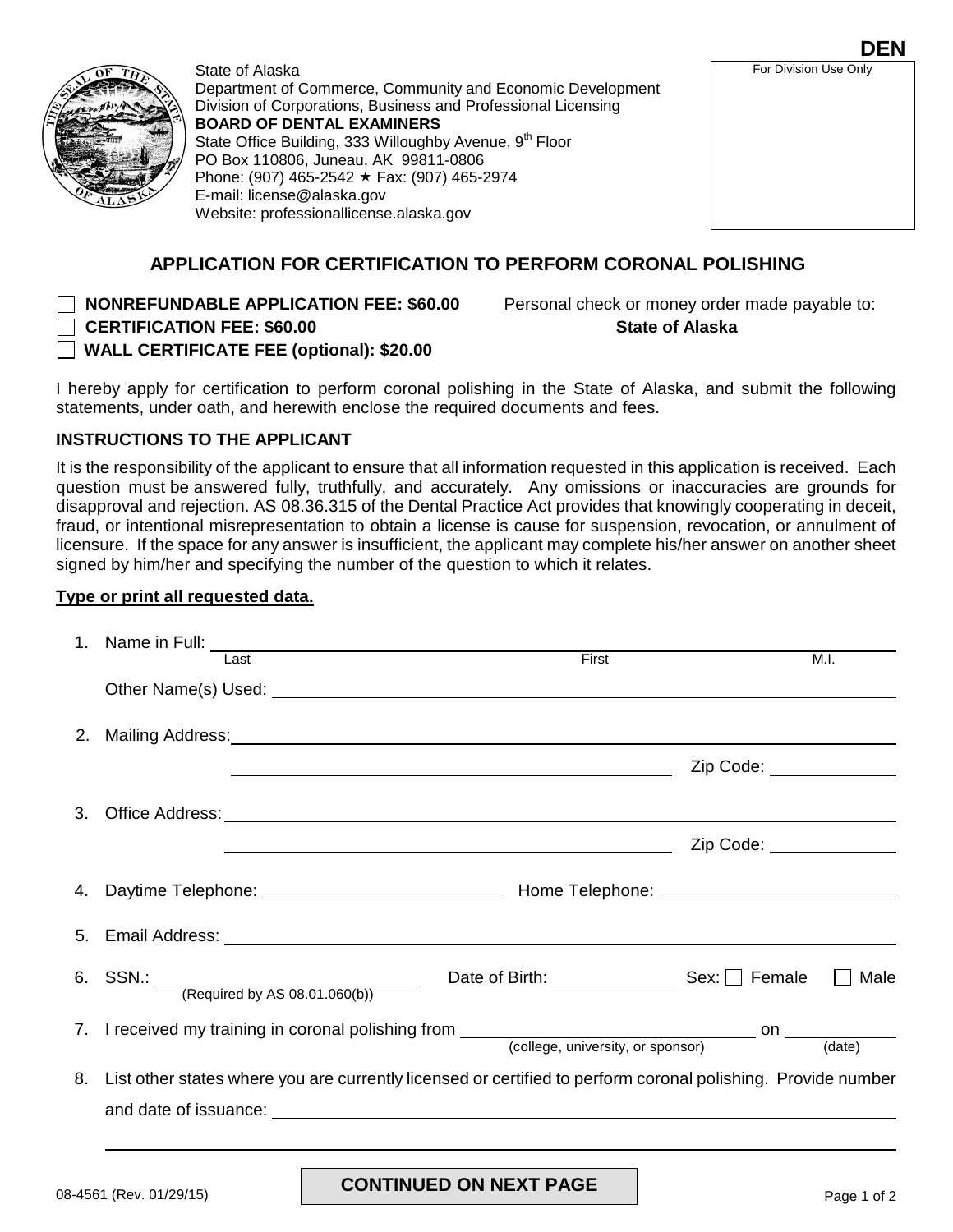**I HEREBY CERTIFY that the information contained in this application is true and correct to the best of my knowledge. I further certify that all credentials supplied by me are true and correct. I understand that any false information or falsification of credentials may result in failure to obtain a certificate to perform coronal polishing in the State of Alaska.**

**I have read the Alaska Dental Practice Act. I solemnly declare upon my honor that, if granted certification to perform coronal polishing in Alaska, I will respectfully comply with any law governing the performance of coronal polishing in this state, and I will do my best to uphold and maintain the ethics of the profession.**

|      | SIGN HERE I | <b>Signature of Applicant</b>                                                                                                      |  |
|------|-------------|------------------------------------------------------------------------------------------------------------------------------------|--|
| this | day of      | SUBSCRIBED AND SWORN before me, a Notary Public, in and for the State of<br>20 l<br><u> 1990 - Johann Barbara, martin amerikan</u> |  |
|      |             | <b>Notary Public</b>                                                                                                               |  |

SEAL My Commission Expires: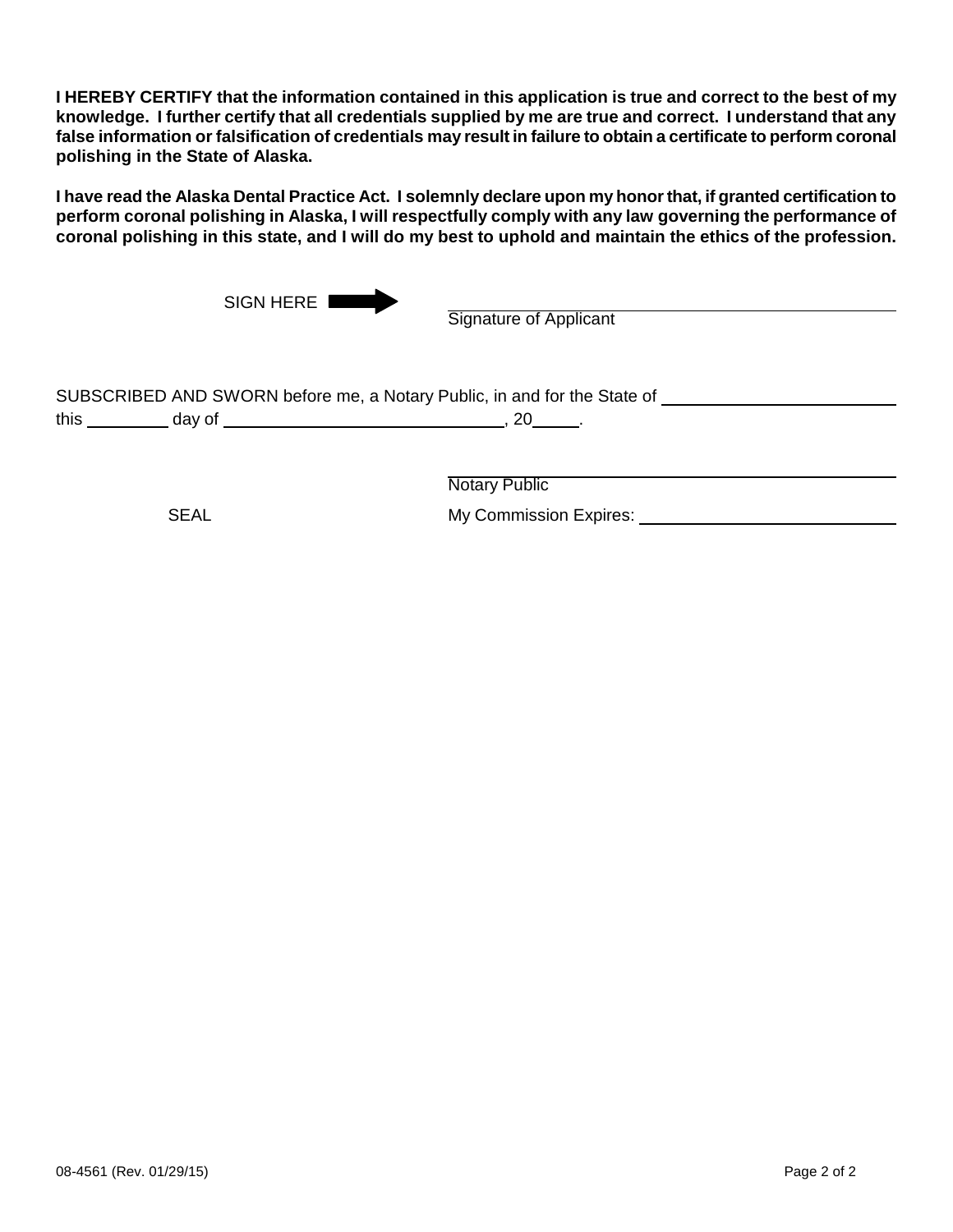#### **Department of Commerce, Community, and Economic Development Division of Corporations, Business and Professional Licensing BOARD OF DENTAL EXAMINERS 333 Willoughby Avenue, 9th Floor P.O. Box 110806 Juneau, Alaska 99811-0806 E-mail: license@alaska.gov Website: [professionallicense.alaska.gov](http://professionallicense.alaska.gov/)**

### **COURSE VERIFICATION**

### **TO WHOM IT MAY CONCERN:**

I am applying for certification to perform coronal polishing in the State of Alaska. The Board of Dental Examiners requires that this form be completed by the institution where I received my training in coronal polishing. **Please complete this form and attach a course description and/or course outline of coronal polishing course and return it directly to the address above.**

I hereby release all academic records necessary to complete the following questionnaire to the Board of Dental Examiners.

| Name as Given on Diploma/Certificate      | Signature of Applicant |  |
|-------------------------------------------|------------------------|--|
| Other Name(s) Used (if applicable)        |                        |  |
| Date of Course Completion                 |                        |  |
|                                           |                        |  |
| Name of Instructor Presenting the Course: |                        |  |
|                                           |                        |  |
|                                           |                        |  |

Course Title:

Course Content: Please check the appropriate box that applies to the course that the applicant attended. A course of instruction in coronal polishing must include didactic and clinical instruction in: YES NO

|    | 2. aerosol production during polishing; [11] and the content of the content of the content of the content of the content of the content of the content of the content of the content of the content of the content of the cont | П  |
|----|--------------------------------------------------------------------------------------------------------------------------------------------------------------------------------------------------------------------------------|----|
|    |                                                                                                                                                                                                                                | П  |
|    |                                                                                                                                                                                                                                | П  |
|    |                                                                                                                                                                                                                                | П  |
|    |                                                                                                                                                                                                                                | I. |
| 7. | coronal polishing by removing soft plaque and stain from exposed enamel utilizing<br>appropriate rotary instrument and suitable polishing agent; and <b>construct and propriate rotary instruments</b>                         |    |
| 8. |                                                                                                                                                                                                                                | ΙI |
| 9. | an explanation of the evaluation procedures used to determine successful completion of the course:                                                                                                                             |    |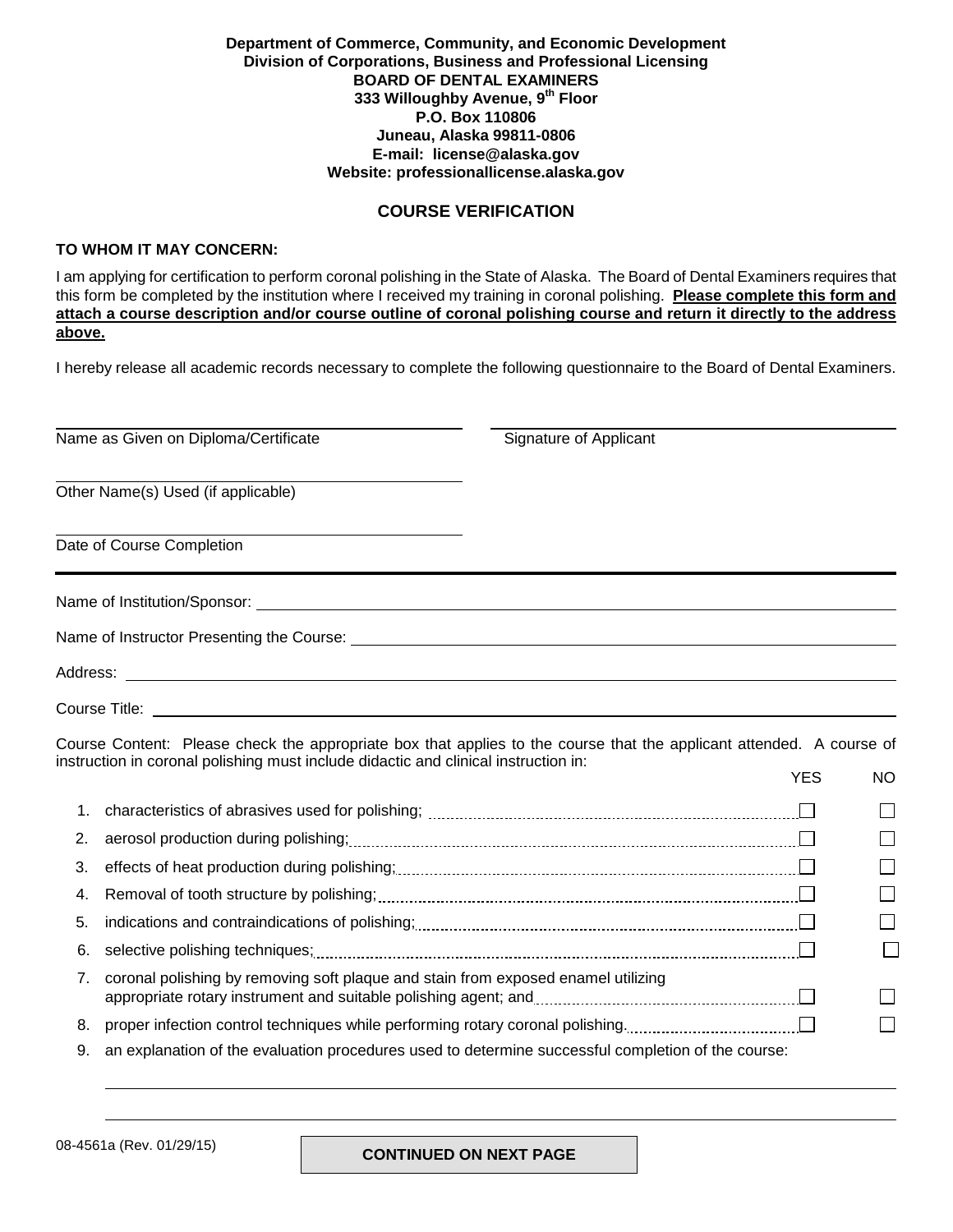

## I HEREBY CERTIFY that the above information regarding the training in coronal polishing that

completed is true and correct to the best of my

knowledge, and that has acquired the necessary

knowledge and proficiency to perform coronal polishing.

(University, College or Signature of Sponsor Sponsor Seal)